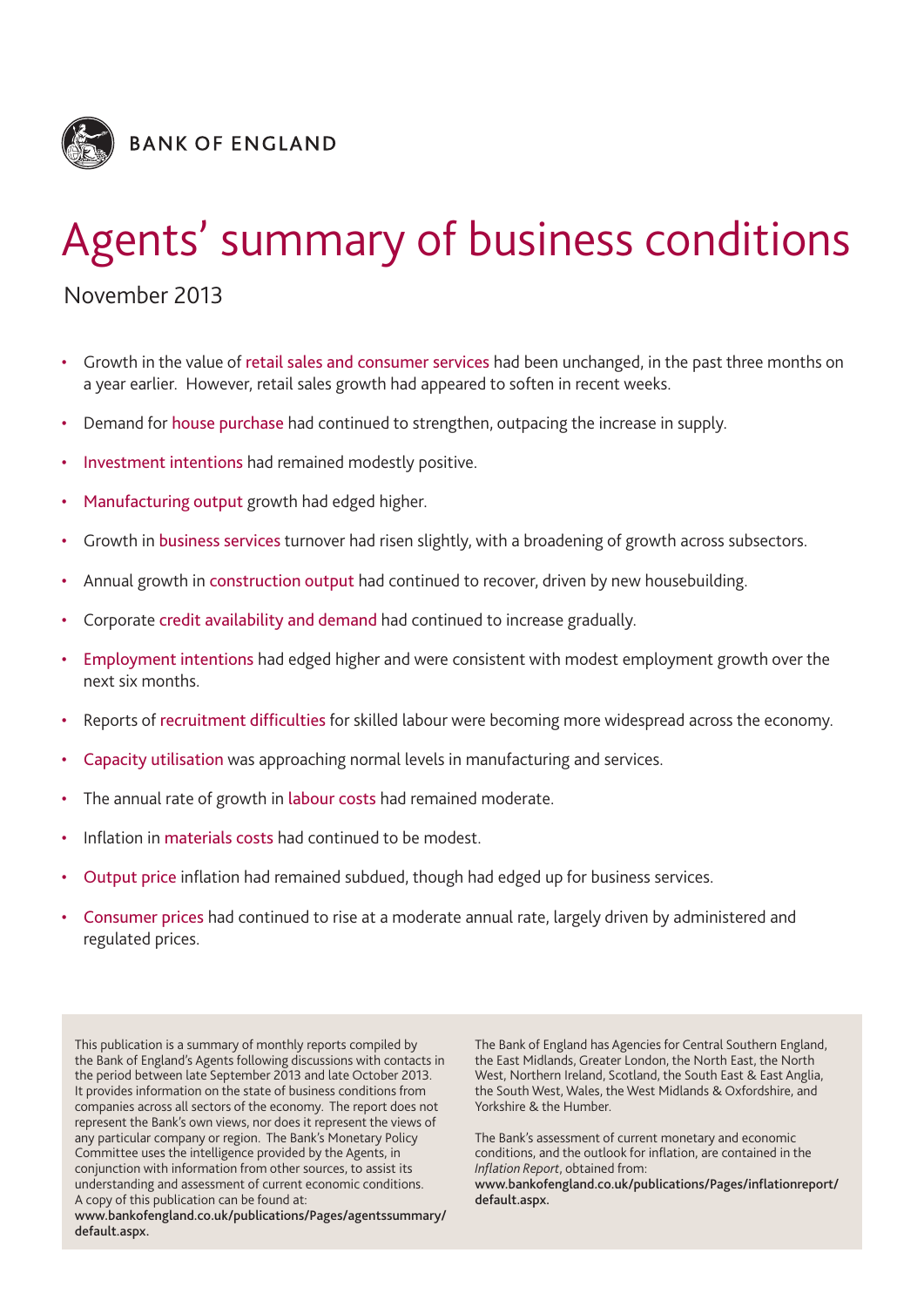### **Demand**

#### **Consumption**

Growth in the value of retail sales and consumer services, in the past three months on a year earlier, had been unchanged (**Chart 1**). However, retail sales growth had appeared to soften in recent weeks, in part as mild weather in autumn had adversely affected sales of seasonal ranges of clothing and footwear. That had followed a summer when spending had been boosted by good weather. Contacts reported a gradual increase in consumer confidence, though consumption growth continued to be restrained by tight disposable incomes. There had been signs of increasing growth for some household durable goods, potentially related to rising housing transactions. Growth in new car sales remained robust, reflecting discounting and cheap finance deals with low monthly payments. Consumer services turnover growth had remained steady, buoyed by good weather and a gradual increase in consumers' discretionary spending.

**Chart 1** Retail sales and consumer services turnover



#### **Housing market**

Housing market activity had picked up significantly, though remained below pre-crisis levels. Demand for housing had continued to gain momentum due to improved mortgage availability, rising household confidence and the Help to Buy scheme. Buy-to-let demand was said to have remained firm, given the low yields available on other investments and inflows of investment from overseas buyers, sometimes seeking a safe haven for funds. There were reports of transactions being delayed by capacity constraints within firms of surveyors, mortgage brokers and conveyancing solicitors. House price inflation was said to have remained modest across most parts of the United Kingdom, though there had been some spread of house price rises from London to a number of surrounding areas in the South of England, and a few wealthy locations elsewhere.

#### **Business investment**

Investment intentions in both manufacturing and services had continued to point to modest growth in capital spending over

the next twelve months. Manufacturing investment had often remained aimed at efficiency gains, or the replacement of ageing assets, though there were increasing reports of capacity expansion, for example in the energy, automotive and construction sectors. In services, investment continued to be dominated by IT spending, as systems were renewed or the interface with customers improved. Some consumer-facing businesses were reported to be increasing investment to improve their branding or to refurbish stores, though in less profitable parts of the sector, stores were being closed. Across sectors, there were reports of contacts looking to expand through acquisitions activity, rather than organically, though that process might lead to some increase in investment in due course as operations were merged.

#### **Exports**

Growth in manufacturing exports continued at a steady rate. There were further reports of growth in manufacturing exports to the United States, with only isolated reports of adverse effects from the federal government shutdown. Export demand from the Middle East and emerging markets continued to grow. Euro-area demand was said to have stabilised overall, but at a low level. A balance of contacts expected limited impact on exports from the recent appreciation of sterling, either because they were not directly competing on price or because efforts to build stronger export networks were providing a greater positive impetus. However, a minority reported a dampening effect on the pace of their exports growth. Growth in services exports was reported to have continued, often led by demand for consultancy services related to construction and energy projects in the Middle East, or from rising tourism from overseas.

#### **Output**

#### **Business services**

Growth in business services turnover had risen further (**Chart 2**), with a broadening of growth across subsectors. Demand for professional advisory services related to mergers

**Chart 2** Manufacturing, business services and construction activity

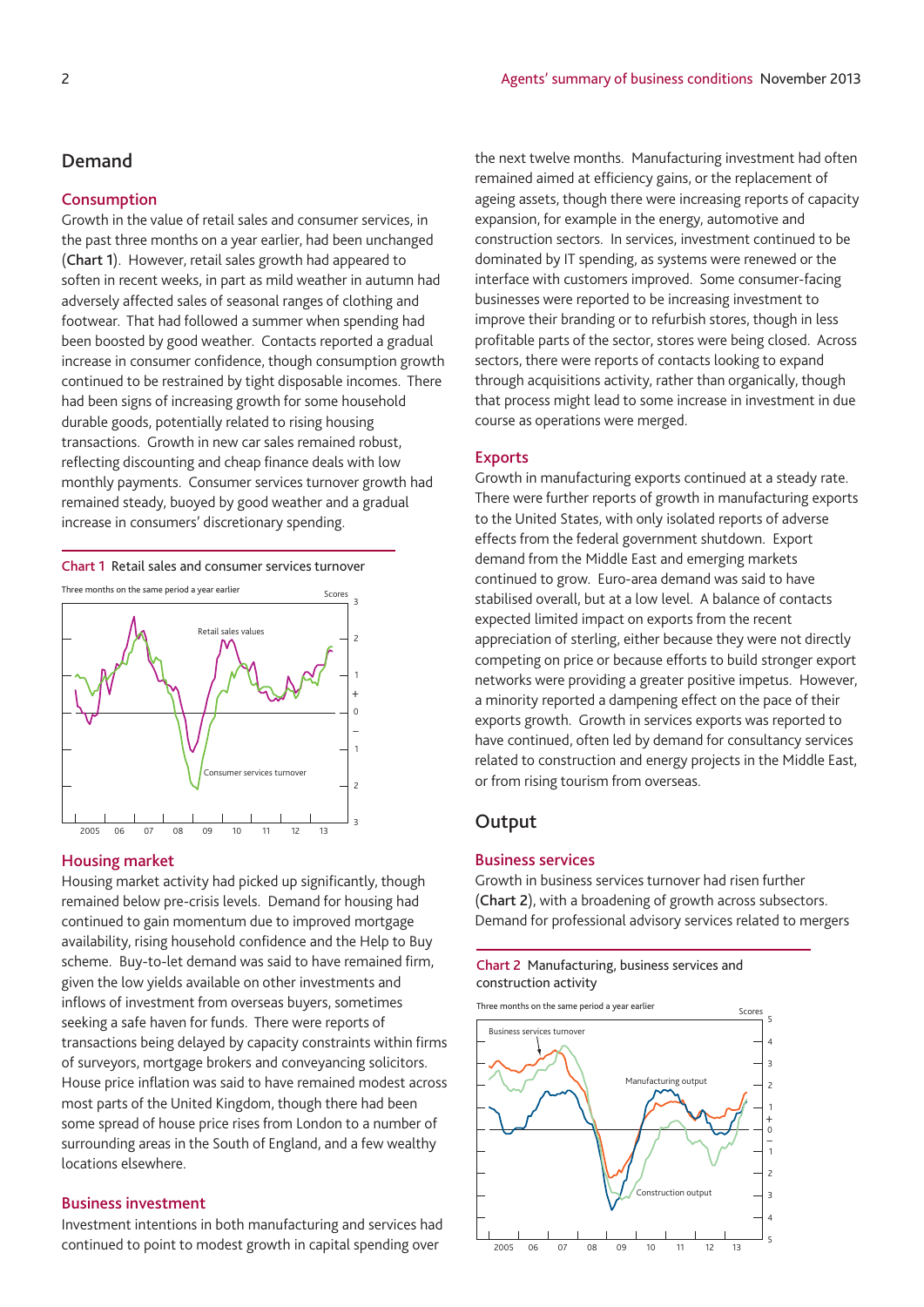and acquisitions, corporate finance and property transactions had risen, in some cases said to be based around clients' preparations for future business growth. Wealth management activity was reported to have picked up as investors sought higher returns than savings rates offered by banks. Strengthening demand in the economy was translating into higher usage of IT service providers, marketing companies and recruitment consultants. A range of other service providers related to the construction industry, such as hauliers and builders merchants, reported increased rates of turnover growth as construction activity picked up. Growth in business travel had also picked up, though spending on corporate hospitality had remained constrained.

#### **Manufacturing**

Output growth for the domestic market had edged higher (**Chart 2**). The recent strengthening had partly reflected increased growth in the manufacture of construction products related to the building and 'fitting out' of new homes. Manufacturers of consumer durables also reported some strengthening of output growth. That, alongside strong domestic and export growth of automotive products, had started to feed through to the output of some metals and plastics producers. The level of steel production, however, had remained weak. Export growth in aerospace, food, pharmaceutical and energy-related products had continued to contribute positively to output growth in domestic supply chains.

#### **Construction**

Annual growth in output had continued to recover from a prolonged period of weakness (**Chart 2**). Private house-building activity had accelerated, and social housing starts as well as new student accommodation were also supporting growth. Housebuilding rates were expected to rise further as supply responded to increased demand, though the response would come with a lag, in part reflecting constraints said to include shortages of construction skills, capacity limits in construction material production, staff shortages in local authority planning departments, and difficulties in accessing credit for some smaller housebuilders. Smaller scale refurbishment of commercial premises had continued to grow. But commercial development activity outside London remained subdued overall. A number of infrastructure projects had continued to provide support to the sector.

# **Credit conditions**

The availability of credit to companies continued to increase gradually. Credit was readily available to large corporates, either through bank lending or capital markets. Availability had eased a little for medium and small-sized businesses, in some cases with greater competition reported between lenders and with some evidence of new entrants to the market from overseas. But many small companies continued to report high collateral requirements — or loan pricing that was high given levels of collateralisation. There were reports of some improvement in access to finance for residential and other property developers, often from non-bank sources, including private investors, insurance companies or overseas funds. Credit demand was also reported to be gently rising to help fund mergers and acquisitions and management buyout activity. However, many contacts remained reluctant to approach banks for new funds, given a continuing lack of trust in banking relationships. Non-bank finance continued to grow, including a rising use of supply chain finance. However, there were continuing reports of lengthening payment times, putting some smaller companies' cash flow under pressure.

## **Employment**

Employment intentions had edged higher and were consistent with modest employment growth over the next six months (**Chart 3**). Employment intentions remained weaker than turnover or output growth across sectors, indicating rising productivity. The majority of manufacturing firms were not intending to make significant increases in their headcount, partly reflecting the scope for productivity gains through increased efficiency or automation. For professional services, increasing employment was often concentrated among new entrants or junior staff, aimed at restraining labour cost growth. But the scope for productivity gains in the short term appeared somewhat more limited than for manufacturing, as the aftermath of the crisis had seen a persistent step up in the amount of labour required to win business in the sector — for example due to tighter procurement processes. In consumer services, estate agents were reported to be starting to increase staff numbers, often from 'skeletal' levels, and some retail chains were hiring sales staff, albeit partly offset by reductions in back-office staffing. Reports of recruitment difficulties for skilled labour were becoming more widespread across the economy, including in construction trades, for conveyancing solicitors, mid-ranking professional and managerial staff and drivers of large commercial vehicles, in addition to long-standing difficulties in IT and engineering. Churn in

#### **Chart 3** Employment intentions